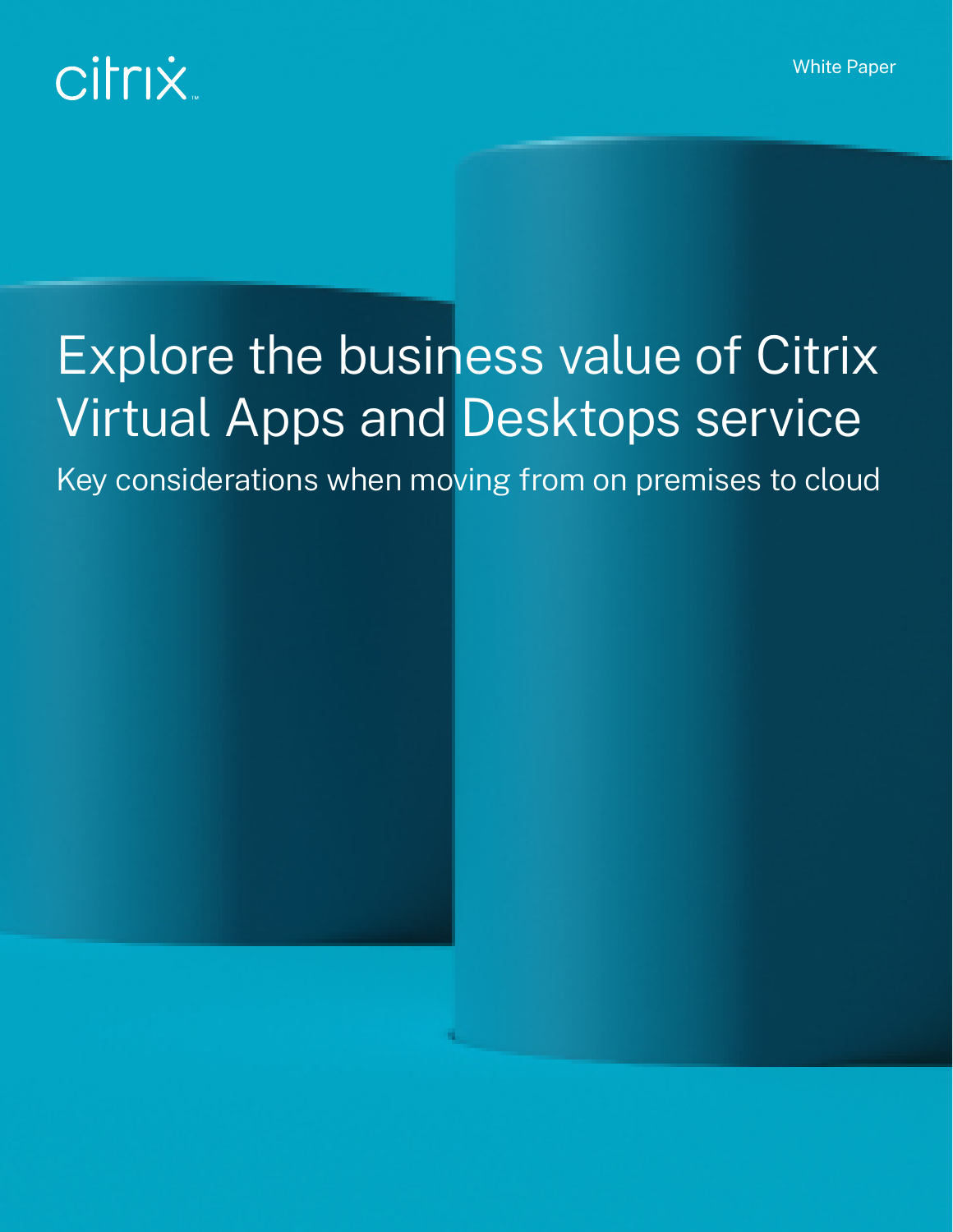# Table of contents

| <b>Executive summary</b>                                          |          |
|-------------------------------------------------------------------|----------|
| Citrix Virtual Apps and Desktops<br>service—an overview           | 5        |
| Value and benefits of Citrix Virtual<br>Apps and Desktops service | $\prime$ |
| Faster time to value                                              | 7        |
| Deployment flexibility                                            | 10       |
| Simplified management, security<br>and business continuity        | 12       |
| Summary                                                           | 15       |
| Appendix A: References                                            | 6        |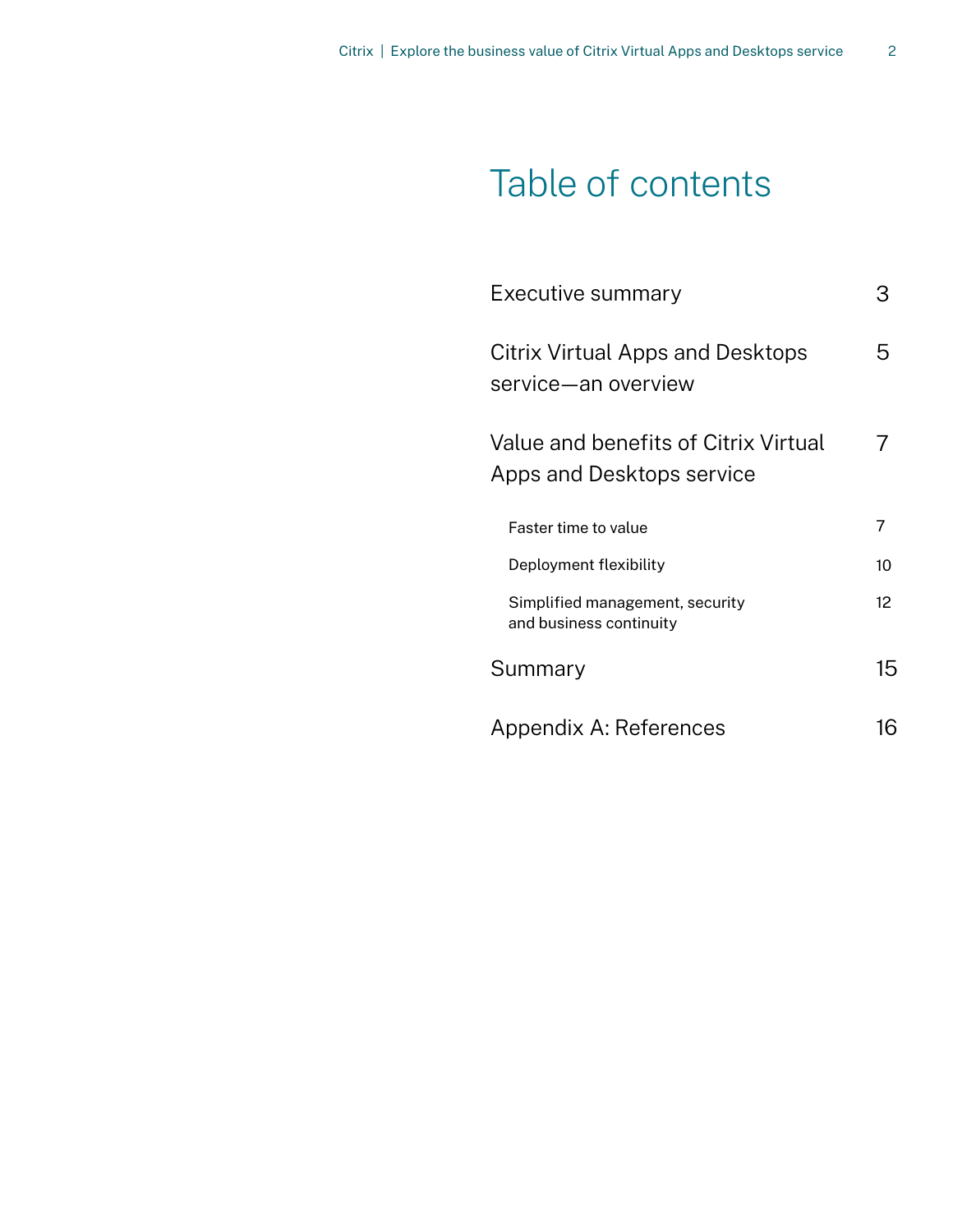# Executive summary

As organizations shifted from traditional PC desktops to virtualized solutions, IT administrators hosted and provided access of applications and desktops from an on-premises data center. This proved to be more efficient than traditional PC environments because IT admins were able to centrally manage desktop and app delivery, however, there were still aspects that needed to be streamlined and made more efficient. Now, with the increased availability of public clouds, businesses can harness the power of cloud services to simplify the management of their existing deployments. They can also unlock additional benefits, ease administrative burdens, and enhance end-user experiences, and create a more agile, secure IT environment. In this paper we will assess the benefits of transitioning to Citrix Virtual Apps and Desktops cloud services over a traditional, fully onpremises deployment. We will also examine how it can fit within an organization's overall corporate strategy, help prepare for today's business demands, and those in the future.

When evaluating on-premises versus cloud service solutions, it is important to assess the value-add of moving an existing Citrix on-premises infrastructure to Citrix Virtual Apps and Desktops service to provide a net positive impact for their business and simplify the delivery and management of virtual applications and desktops. Specifically, Citrix aims to deliver significant benefits to IT teams and their organizations.

#### **Benefits delivered by Citrix.**

- $\heartsuit$  Faster time to value: Deploy Citrix workloads up to 4 times faster from any cloud, on-premises data center, or hybrid scenario, simplifying user on-boarding for mergers and acquisitions, new employees, contractors, and a multitude of business-critical uses cases.
- $\heartsuit$  Deployment flexibility: Adopt public clouds at your own pace, support new workloads and business continuity expansion, or move into the cloud as needed. IT can transition on-premises deployments to hybrid/cloud resource locations in a time frame that aligns with business needs.
- $\Diamond$  Simplified management, security, and business continuity: Integrated cloud services simplify the management of on-premises and cloud-hosted resources, reduce public cloud costs by up to 80%, streamline business continuity and disaster recover planning, and help protect sensitive intellectual property.

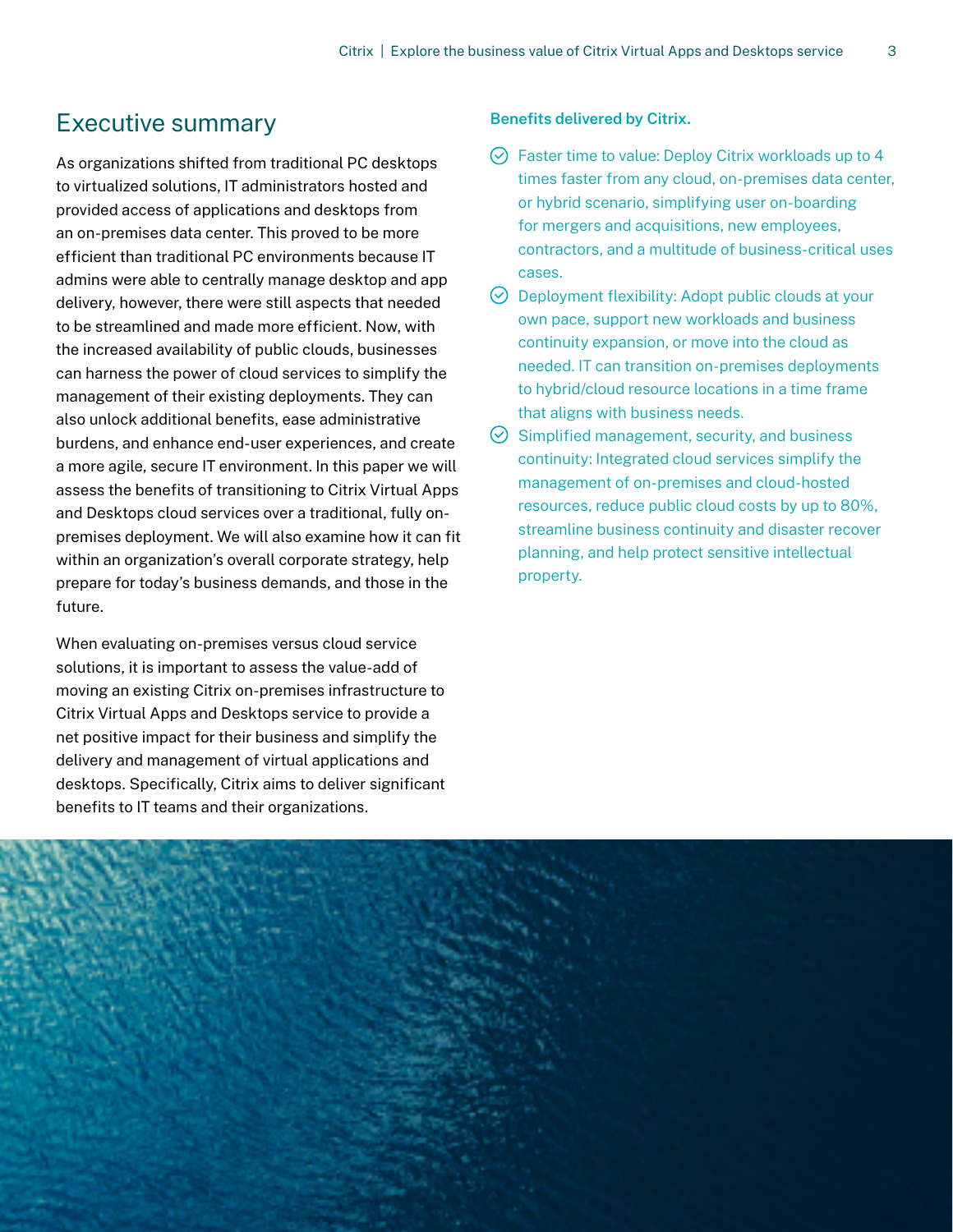This paper provides guidance to administrators and IT leadership to help them better explore the transformative journey to cloud. We will elaborate on the basic economic considerations as well as the intrinsic value of Citrix Virtual Apps and Desktops service and its industry-differentiated management platform. In this paper, we will discuss how Citrix Virtual Apps and Desktops service help IT:

- Accelerate time-to-value with faster onboarding, deployment, and production services
- Simplify business continuity and disaster recovery planning, avoiding outages that can cost up to \$100,000 per hour, through the flexibility of scalable cloud services and infrastructure
- Reduce infrastructure and management costs typically associated with on-premises deployments by transitioning those components—physical servers, operating systems, databases, and software components—into Citrix-hosted cloud services
- Leverage efficiencies with Citrix automation and cloud tools to control cloud IaaS (Infrastructureas-a-Service) costs based up to 80% on user and business demands
- Adopt public cloud IaaS at your desired pace by seamlessly integrating cloud resources alongside your existing on-premises data center resources
- Eliminate the need to plan and execute cumbersome upgrades/patching activities associated with maintaining on-premises Citrix deployments given

Citrix cloud services are always up-to-date, helping reduce costs associated with upgrading and patching by up to 30%

- Leverage your existing knowledge of Citrix Virtual Apps and Desktops technology to simplify your cloud transition
- Architect your cloud transition to maximize IT control and minimize exposure to external threats, creating agile deployments that can respond to unforeseen events

After reading this, you will have a better understanding of how to assess the economic and net-new benefits of investing in new Citrix Virtual Apps and Desktops service and transitioning existing Citrix on-premises software to the cloud.

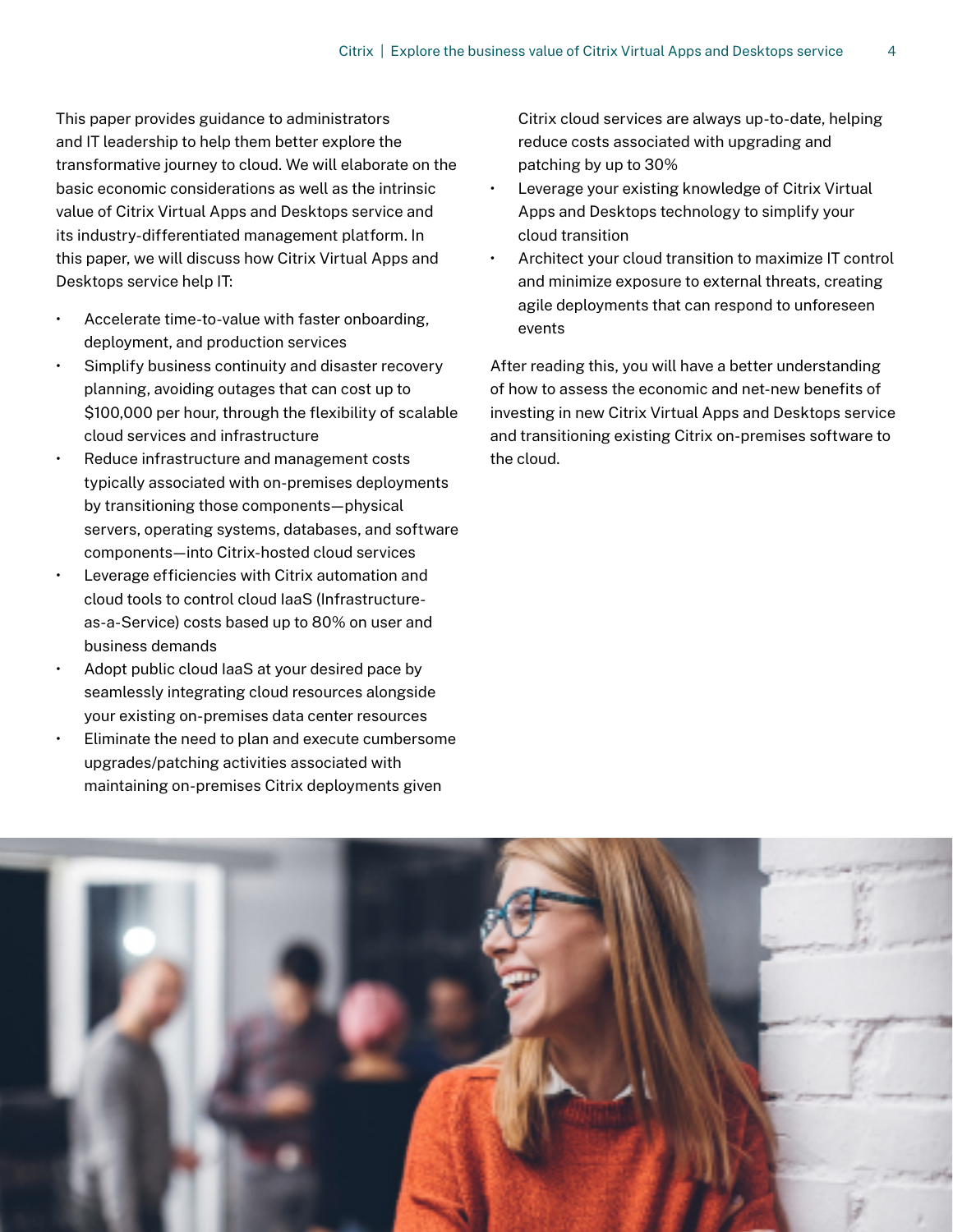# Citrix Virtual Apps and Desktops service—an overview

Citrix Virtual Apps and Desktops, the on-premises solution existing administrators are familiar with, provides virtualization solutions that give IT control of virtual machines, applications, desktops, and security while providing access from any device. End-users can use applications and desktops independently of the device's operating system and interface.

With Citrix Virtual Apps and Desktops service, organizations can securely deliver virtual apps and desktops to any device similar to the on-premises solution, and leave most of the product installation, setup, upgrades, and component architecting to Citrix. As the IT admin, you maintain complete control over applications, policies, and users while delivering the best user experience on any device. Simply connect resources to the service through Citrix Cloud Connector, which serves as a channel for communication between Citrix Virtual Apps and Desktops service and the organization's resource locations. Cloud Connectors enable cloud management without requiring any complex networking or infrastructure configuration such as VPNs or IPsec tunnels. Each resource location hosts a Cloud Connector alongside the machines and other resources that deliver your applications and desktops to your users.

## Who manages what?

The following graphic shows the core differences between the components in a traditional, on-premises Citrix Virtual Apps and Desktops deployment versus a Citrix Virtual Apps and Desktops service deployment:

- All of the control plane components-StoreFront/ Workspace, Delivery Controllers, and even the SQL database, are made highly available and part of the cloud service offering. Administrators can focus on the workload resources of the server and desktop Virtual Delivery Agents\* (VDAs) hosted on the hypervisor or cloud of their choice. Each workload location defined to a hypervisor or cloud with specific resources is known as a Resource Location.
- The Cloud Connector is installed in the resource location to connect the resources up to Citrix cloud services. It is placed next to the VDAs, within the hypervisor(s) or public cloud(s), and the Active Directory environment. Citrix Cloud Connector is designed for seamless integration and for delivering the best user experience on any device under any network condition. The Cloud Connector also works in conjunction with the Citrix Virtual Apps and Desktops service to extend access to your virtual apps and desktops even in the unlikely event of a cloud outage.

\*VDA Definition: A VDA enables connections to applications and desktops. The VDA is installed on the server that runs the applications or virtual desktops for the user. It enables the machines to register with Delivery Controllers and manage the High Definition experience (HDX) connection to a user device.

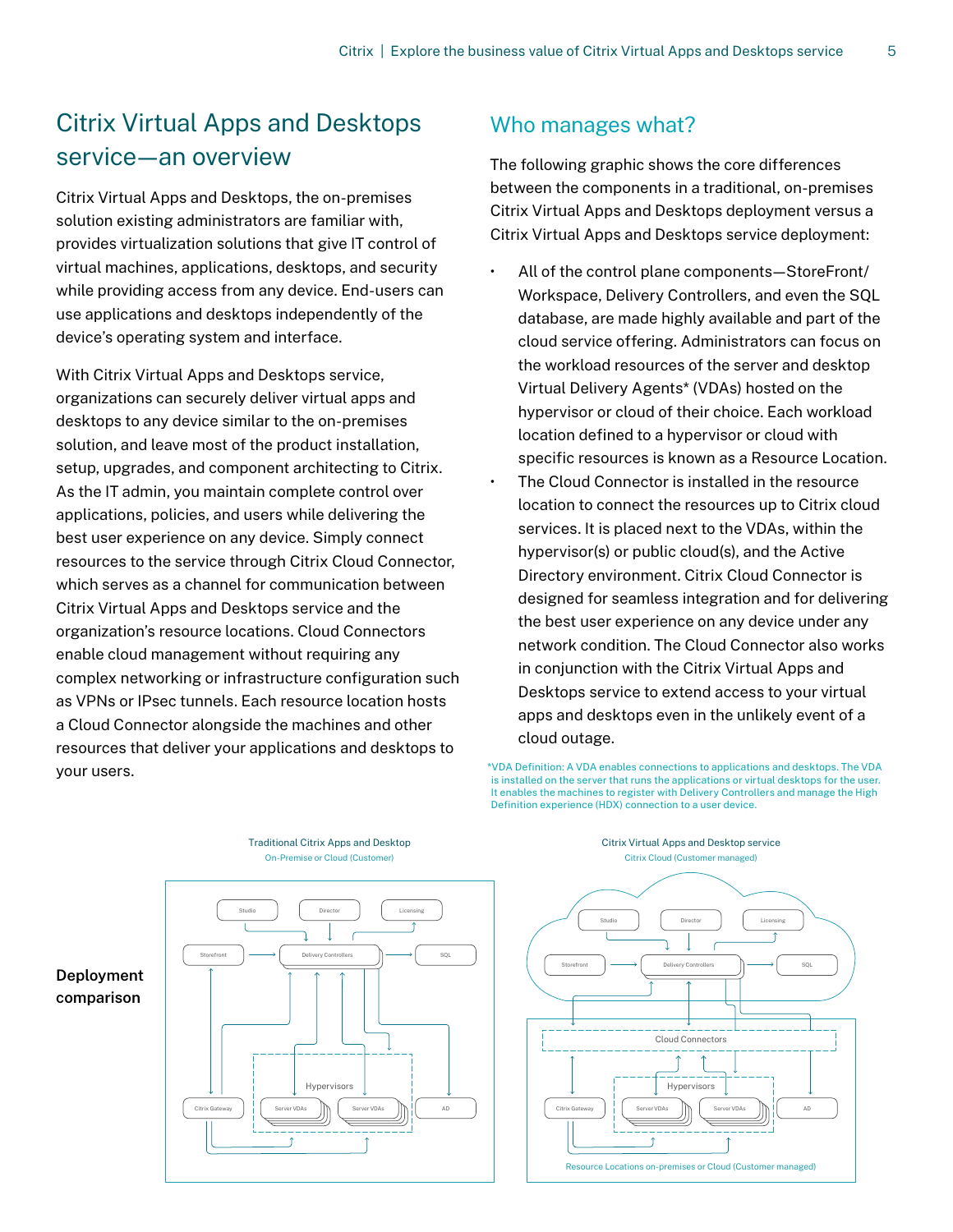The elegant way Citrix supports different resource locations is by having IT deploy a Citrix Cloud Connector per resource location. The cloud connector "connects" all of the components under the administrator's control to the Citrix service. Once installed, the connector is low-touch. It includes an auto-update service managed by Citrix, which ensures it is always patched and up-todate with the latest features. For better security and risk mitigation, the connector only needs outbound Internet access. All the traffic is just one-way out sent over port 443, and the connector can even be configured to operate behind an HTTP proxy.

Citrix Workspace Experience, an enhanced version and successor of StoreFront available as a Citrix-hosted cloud service, is the industry's first solution offering the integration of Windows, Linux, Web, SaaS, and mobile applications in a unified and simple-to-use interface that includes our new workspace intelligence capabilities. Citrix Workspace fully aggregates apps and data from both on-premises and cloud environments to deliver the required resources with the optimal experience securely to the right user at the right time. With this enhanced architecture, you still own and maintain complete control of over-provisioned resources like desktops, applications, policies, and users using the Citrix cloud administrator portal.

Citrix Virtual Apps and Desktops service is a cloud service offering as part of the broader cloud service solution, Citrix Workspace, a complete digital workspace solution that unifies other Citrix cloud services in order to allow organizations to deliver secure access to the information, apps, and other content that are relevant to a person's role in organizations. Citrix Workspace helps organize and automate the most important details your users need to collaborate, make better decisions, and focus fully on their work. The Citrix Workspace includes: Virtual Apps and Desktops service, Endpoint Management service, Content Collaboration, Gateway service, Access Control, and Citrix Analytics services.

#### **Workspace Technology Stack**

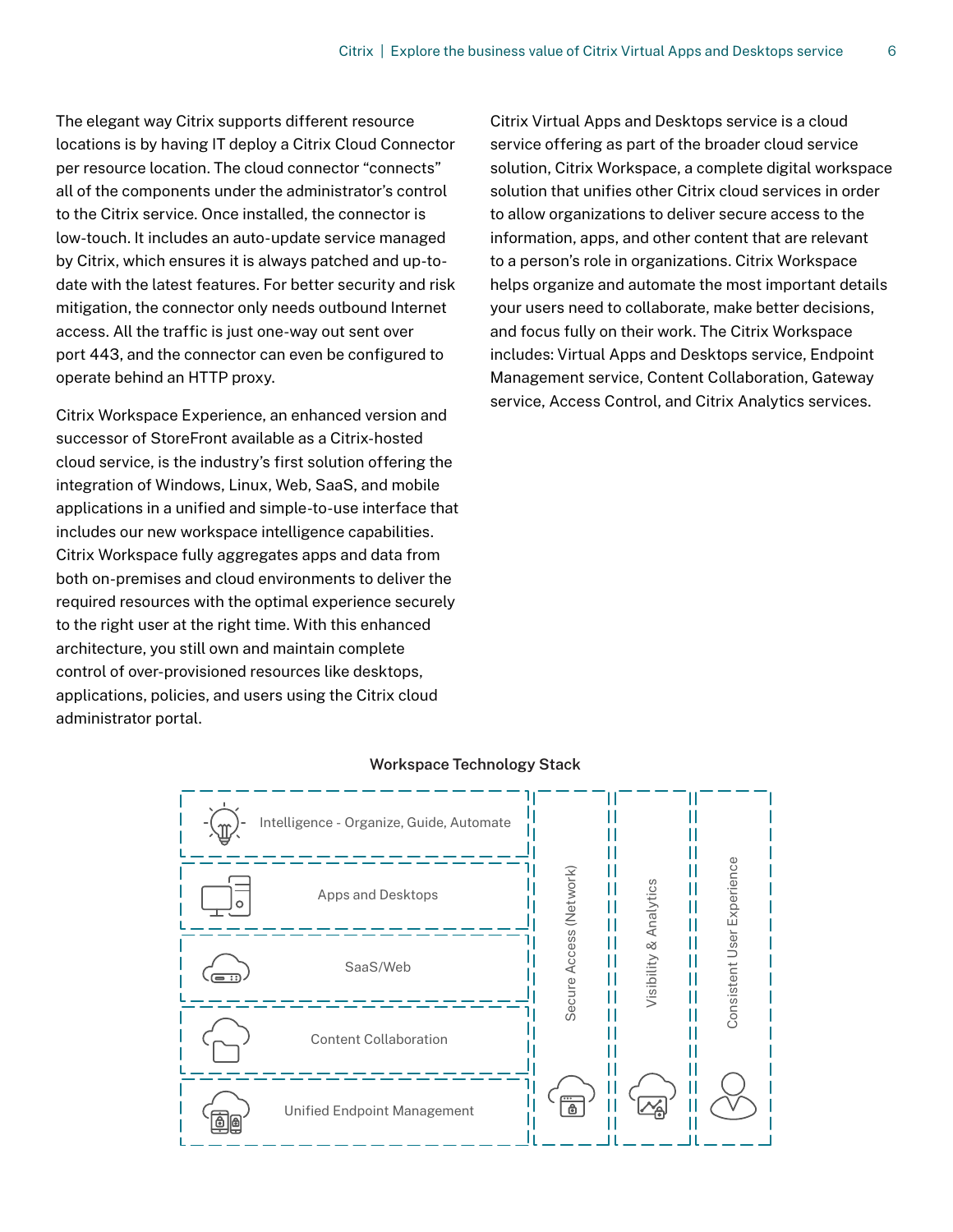# Value and benefits of Citrix Virtual Apps and Desktops service

This section discusses the benefits of Citrix Virtual Apps and Desktops service and the operational efficiencies achieved by adding net-new capabilities to the provisioning, management, security, and overall end-user experience. Citrix Virtual Apps and Desktops service lowers the impacts of the hard and soft costs as IT accelerates their journey to cloud. Citrix delivers the following key values to IT and the business—that is, Citrix Virtual Apps and Desktops service delivers **faster time to value**, better **flexibility**, and **secure and simplified management**. We encourage administrators to use these points as guidance to develop a meaningful assessment and be able to articulate the added value of moving to Citrix cloud services.

# Faster time to value

#### Accelerate time to value; time to production

In a rapidly changing world, Citrix Virtual Apps and Desktops service increases overall agility—enabling Citrix administrators to securely deliver and support apps and data users need to be productive. Service provisioning is completed within minutes; from initial subscription to standing up virtual machines and publishing a secure digital workspace anywhere, accessible from any device.

Deploying traditional software on-premises requires

several capital acquisition activities such as acquiring and provisioning hardware, networking, storage, and data center resources. Deployment begins with installation, configuration, and tuning—often within a staged environment—to be followed by a production deployment. These precursors to full production can span weeks or months, which is not necessarily easy. Ease of use pertains to initial go-live, subsequent scaleout, and the adoption of new services. Administrators who use Citrix Virtual Apps and Desktops service reduce the number of cycles spent on maintenance, patching, and upgrades. Citrix even provides specific tools to help ease and automate the migration of onprem configurations from on-prem Studio to Citrix Virtual Apps and Desktops service. The IT shopping list for hardware procurement to run Citrix infrastructure is considerably decreased—making delivering the service a much simpler task.

When Citrix Virtual Apps and Desktops service is used, the speed with which apps and desktops can be provisioned is increased, because most services are activated rather than installed and configured. Since many of the functions are pure cloud-only, they do not require any additional provisioning. Additionally, using Citrix Virtual Apps and Desktops service in conjunction with a public or private cloud for networking, compute and storage further simplifies the situation for IT. Providers, such as Microsoft Azure, are responsible for the infrastructure security, performance, and availability of those resources. As a result, hardware refresh costs are eliminated, and IT saves on time spent with capacity planning and procurement.

**"With Citrix cloud services, we will spend less time fixing and improving what we have and free up time for our people to think ahead and develop for the future."**

**– Julian Muller**  *Head of IT Operations* **[The National Archives](https://www.citrix.com/blogs/2019/05/08/a-citrix-workspace-story-fit-for-the-national-archives/)**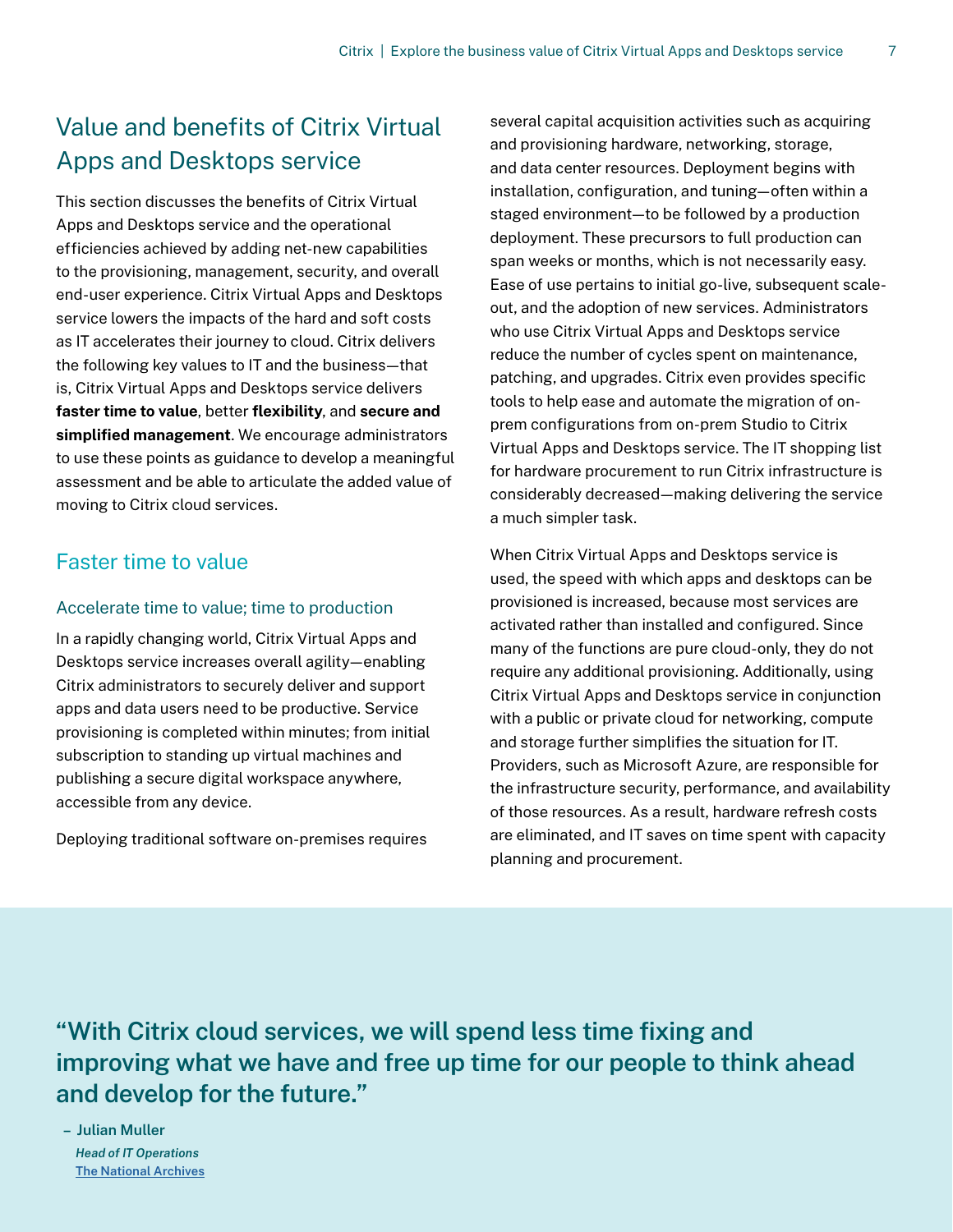

According to common industry statistics, a physical server's initial capital cost may represent only 20%– 50% of its total cost of ownership (TCO) over a 3- to 5-year financial lifetime with the rest being the cost of managing it for uptime, performance, upgrades, patching, etc. When IT can covert physical server components to cloud services, the labor and time savings instantly accelerate the overall time to value of their investment.

#### Savings estimation:

Based on our internal assessment of multiple administrator scenarios, a typical 5,000-user onpremises Citrix Virtual Apps and Desktops deployment may take 3–9 weeks to stage, configure, deploy, and move the core components into production, including back-end resources and necessary networking components.

In contrast, using the Citrix Virtual Apps and Desktops service model, the administrator is only responsible for the deployment and maintenance of the VDAs and integration with the local Active Directory (AD). The remaining infrastructure is deployed, configured, and managed by Citrix. This translates into a significantly shorter implementation and test time for the administrators, thereby reducing time to production.

**"The more complex aspects of the job are now done automatically by Citrix. We no longer have downtime, any maintenance is carried out by Citrix without impacting our operations. I have more time to spend on new business projects with Geas."**

**– John Huitink**  *Head of IT Operations* **[Geas Energiewacht](https://www.citrix.com/blogs/2018/12/04/citrix-cloud-services-completes-the-picture-for-one-of-the-netherlands-largest-energy-maintenance-companies/)**

| Components                     | <b>Traditional deployment</b> | Citrix Virtual Apps and Desktop service         |
|--------------------------------|-------------------------------|-------------------------------------------------|
| SQL server                     | Manual configuration          | As a service                                    |
| Deliver controllers            | Manual configuration          | As a service                                    |
| Licensing server               | Manual configuration          | As a service                                    |
| Citrix Gateway                 | Manual configuration          | As a service                                    |
| Citrix Studio                  | Manual configuration          | As a service                                    |
| Citrix Director                | Manual configuration          | As a service                                    |
| Citrix StoreFront              | Manual configuration          | As a service(New Workspace UI)                  |
| Server & Desktop VDAs          | Manual configuration          | Manual configuration / Citrix automated updates |
| <b>Citrix Cloud Connectors</b> | Not required                  | Manual configuration / Citrix automated updates |
| Active Directory               | Manual configuration          | Manual configuration / Citrix automated updates |
|                                |                               |                                                 |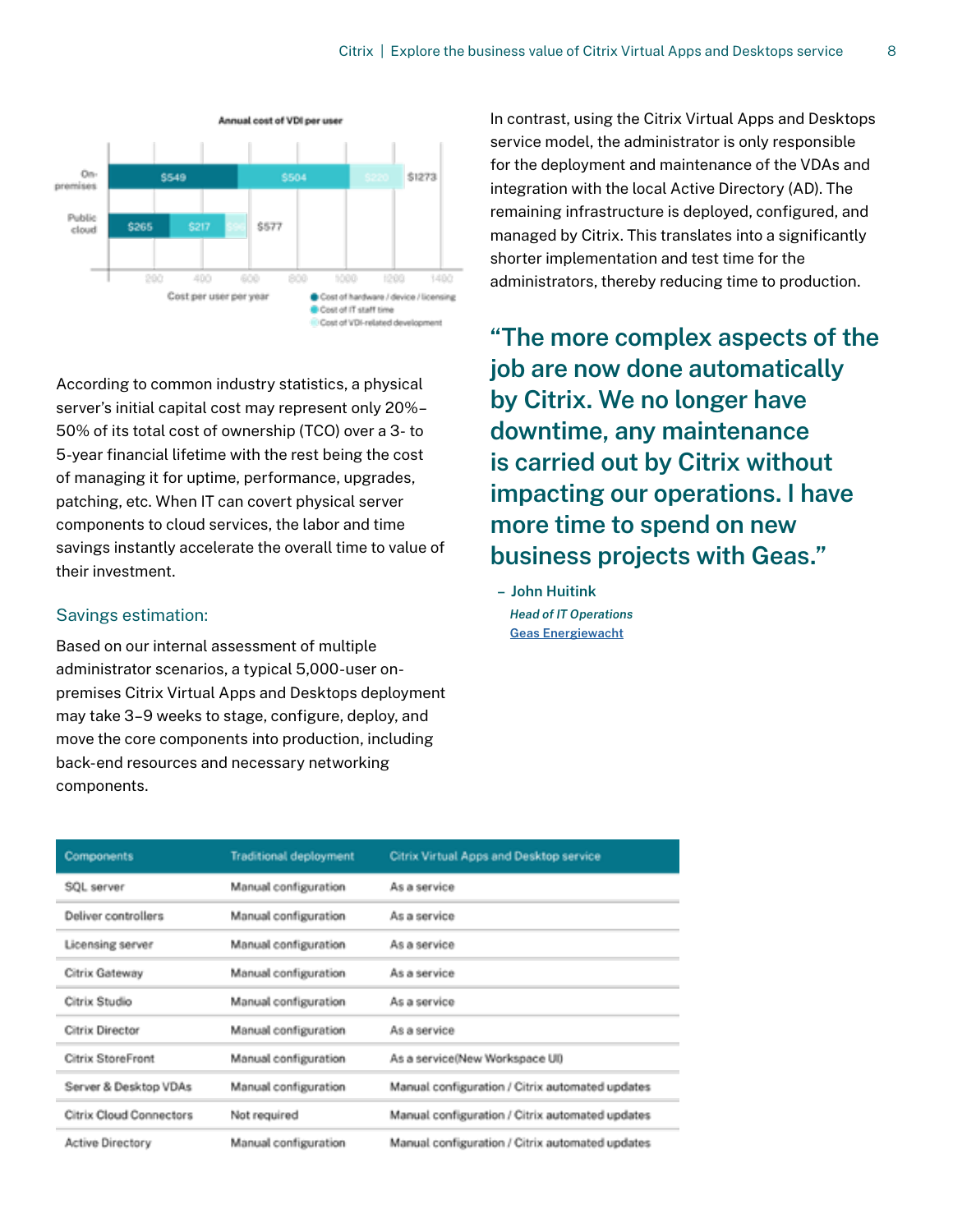Citrix Virtual Apps and Desktops service allows administrators to vastly reduce (or eliminate) costs and delays associated with preparing POCs, staging environments, conducting upgrades, and onboarding new employees and acquisitions—and enables a business to adopt the latest Citrix technologies, which results in net-positive impact.

#### Faster access to platform upgrades and features

When delivering a comprehensive solution within the enterprise, there is a need to constantly innovate, especially when there is either a user-experience gap, key integration with third-party vendors, or perhaps even a security-related issue. However, software upgrading often means time, money, and a complex process. As a result, upgrades are often delayed or avoided altogether. Avoidance often prevents short-term headaches, but it also can keep users from leveraging the latest and greatest product and security enhancements. Failure to upgrade software can lead to security vulnerabilities, loss of productivity, compatibility and integration challenges with other technologies, and compromised maintenance and/or support.

It is important to note that Citrix releases 2–4 updates to Virtual Apps and Desktops (on-premises) each year; however, Citrix Virtual Apps and Desktops service has a shorter release cadence. With Citrix Virtual Apps and Desktops service, upgrades to the Citrix Cloud management plane, as well as upgrades to individual services, are automatic (managed by the Citrix Cloud operations team). Cloud administrators are always using the latest Citrix technology as soon as it's available before on-premises administrators—and they avoid the operational overhead, time, and testing necessary to perform manual upgrades. Users are leveraging the latest features and functionality, while the VDAs are constantly being optimized with each new release. With the ability to offload upgrades to Citrix services, organizations mitigate the costs associated with installation, data migration, staging and testing, and rollout and potential conversion downtime.

In addition, traditional on-premises administrators must

rely on product documentation, blogs, social media, email, and webinars to know when new features and capabilities are available and then manually install and configure that new capability. Due to the dynamic nature of the cloud services, Citrix can communicate directly with the administrative UI regarding improvements, news services, or scheduled outages. This makes it easy for admins to know what's available when, and how much it can enhance or improve the performance for their users.

Choosing Citrix Virtual Apps and Desktops service alleviates time-consuming software installations, upfront configurations, ongoing maintenance, and eventual upgrades. Administrators don't need to procure, install, and maintain additional servers or other hardware conserving valuable time for more strategic initiatives and assigning capital for other investments.

Additionally, to assure rapid and complete production service in the first attempt, a dedicated Citrix Cloud Success team is available to guide administrators through every step of the process and help navigate any challenges. This complimentary service is included with your Citrix Virtual Apps and Desktops service subscription, and your Success Manager is there to ensure you have the necessary Citrix guide and resources to meet your organization's business and technology goals.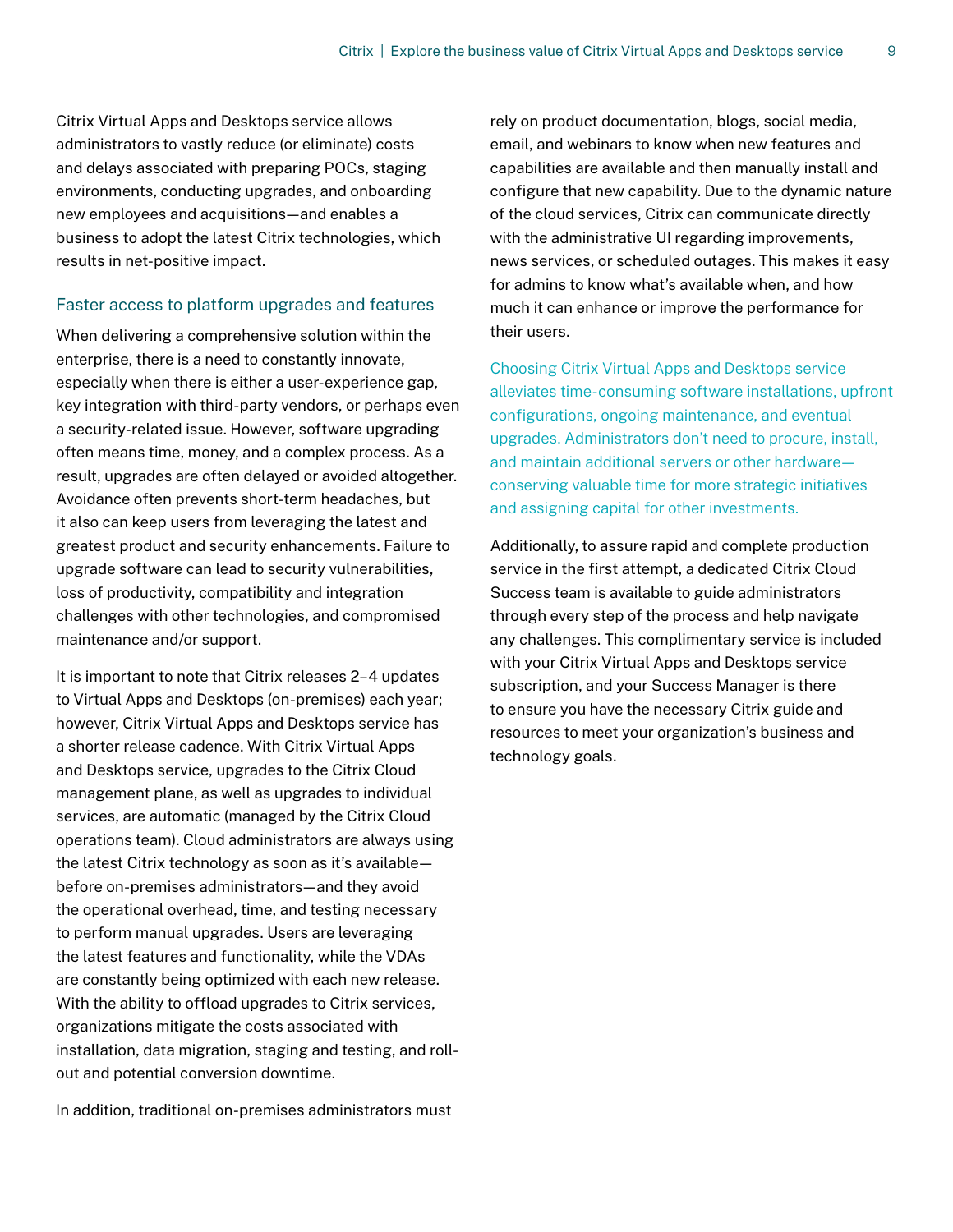# Deployment flexibility

#### Transition to the cloud at "your pace," with flexibility and choice

In the journey to cloud, many organizations grapple with how they should move or migrate their on-premises app and desktop workloads to a public cloud environment. The reasons are many—security risk mitigation, privacy concerns, local data sovereignty laws, industry compliance regulations, or anticipated mergers and acquisitions, to name a few. These factors cause many businesses to slow down their journey or completely stall the move to cloud, and invariably they give up on the benefits that come with using cloud services.

Citrix Virtual Apps and Desktops service architecture helps alleviate multiple concerns that most organizations find challenging to overcome. With Citrix Virtual Apps and Desktops service, it doesn't matter where the app and desktop resources live—in an on-premises data center, public cloud, or a hybrid of both locations. There is a clear separation between the control or management plane versus the resource or data plane where the workloads reside. End-users access and authenticate in the cloud control plane wherein they are authorized to access the app or desktop resources they need, indifferent of their hosting location.

Citrix provides IT teams the flexibility and choice to select where they host their workloads—between public clouds, private managed cloud, or hybrid environments, which may be a mix of on-premises workloads with the management control plane in cloud. Administrators are never required to move workloads to the cloud— CVAD service will always manage on-premises VDAs side by side with public clouds. Citrix Virtual Apps and Desktops service will connect it all together for the most adaptable way to deploy the app or desktop of choice. IT admins can securely monitor and manage apps and data deployed in one or more locations or clouds from a single cloud-based console.

In addition, existing Citrix Virtual Apps and Desktop

customers benefit from Hybrid Rights. Hybrid Rights empowers an existing Citrix customer making the transition from their on-premises deployment to the cloud service over a "transition" period. When an existing Citrix customer makes the decision to transition the cloud service, they can select the duration of their transition period. During the transition period, they can leverage their licenses for their on-premises deployment and then transition those same licenses to the cloud service when they are ready. With Hybrid Rights, organizations get all the benefits of the cloud service and all the updates, security fixes, and technical support for both the cloud service and their existing Citrix Virtual Apps and Desktops deployments. This is a key benefit Citrix provides only to existing customers.

Multiple Citrix Virtual Apps and Desktops service administrators have chosen to start their cloud journey with a hybrid environment. This allows administrators to adopt the cloud at their own pace, gradually migrating their infrastructure to cloud services. For example, some enterprises need to comply with data sovereignty laws if they operate in various countries and will need to address regulation issues before they can move all of their workloads to the cloud.

#### Provide support for multi-cloud heterogeneous environments

Citrix Virtual Apps and Desktops on-premises administrators can make a smooth (and low-risk) transition to the cloud infrastructure of their choice and not be locked into a single cloud service for running their workloads. This approach allows complete freedom to mix on-premises and cloud services and entitlements, letting administrators choose whether and when to move apps, desktops, and data to the cloud.

Organizations can also modernize your virtual apps and desktops deployments with Citrix Virtual Apps and Desktops service and Microsoft Windows Virtual Desktop. Windows Virtual Desktop provides an easy path to modernize your environment and reduce data center spending. Together with robust Citrix management tools, administrators can take advantage of Windows Virtual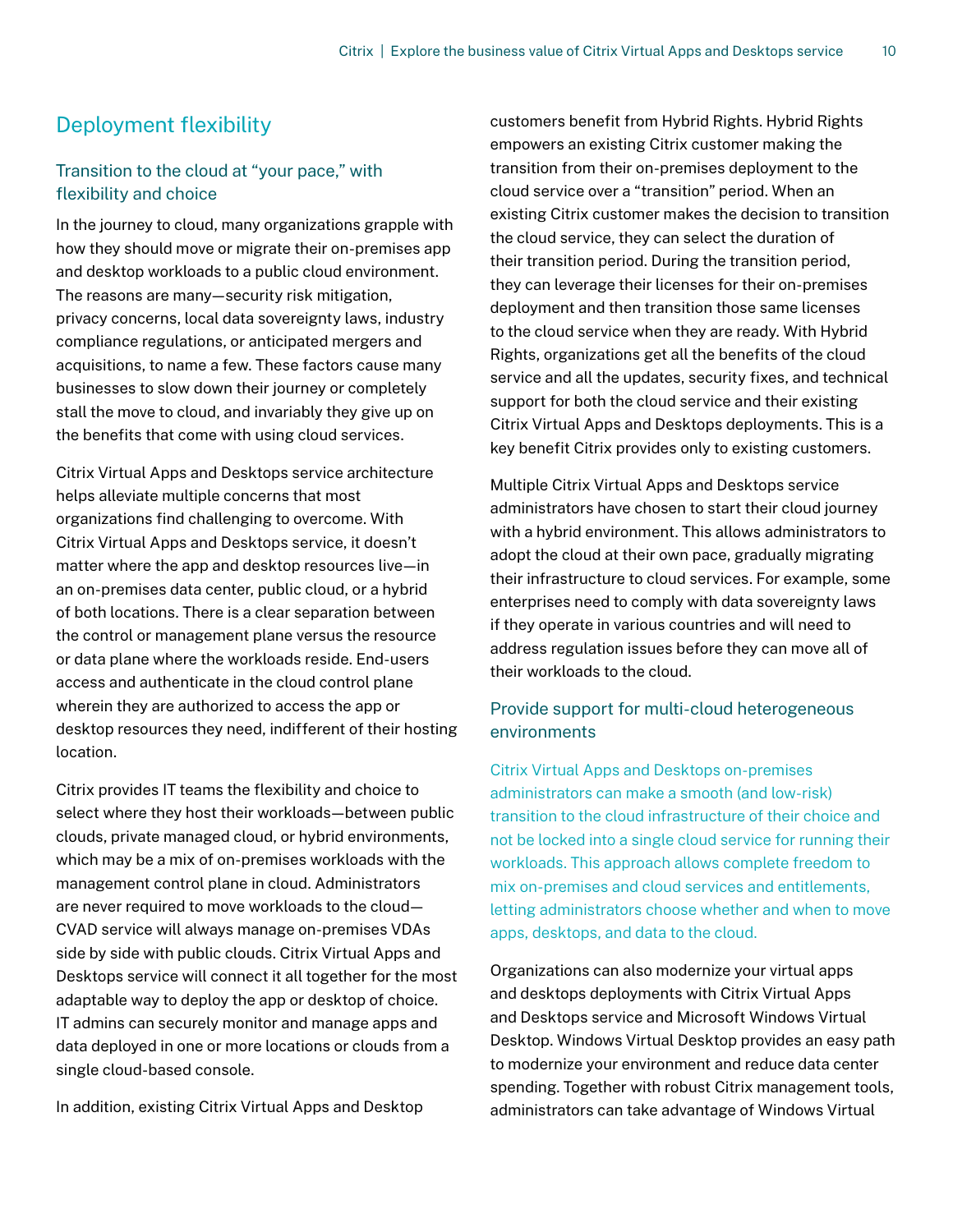Desktop, including the new multi-session Windows 10 capabilities, extended support for desktop operating systems, and optimizations for Office 365 Pro Plus, while providing the best end-user experience through Citrix user experience optimizations, all alongside their existing on-premises applications and desktops.

With Citrix Virtual Apps and Desktops service, organizations can leverage entitlements to Windows Virtual Desktop (WVD) and integrate those capabilities alongside their existing on-premises deployments. This hybrid cloud deployment makes it easy for organizations to take advantage of new WVD entitlements, while combining them with the security, performance, management, and scalability benefits of the Citrix Virtual Apps and Desktops service.

As indicated, Citrix Virtual Apps and Desktops service supports multiple environments, allowing administrators to deploy virtual workloads onto commonly used virtualization platforms hosted anywhere, including:

- Existing or new on-premises infrastructure
- Windows Virtual Desktop on Azure
- Public Clouds such as Azure, AWS, and Google Cloud Platform
- Hybrid Cloud environments, which are any:
	- combination of public and private clouds
	- combination of public cloud and administrators' data centers
	- hyper-converged infrastructure (HCI)

#### Cost effectively manage cloud and on-premises IaaS

With organizations considering hybrid environments, Citrix Virtual Apps and Desktops service also provides a rich set of cloud-based power management tools. These tools help IT optimize and manage applications and desktops across on-premises and cloud environments. IT will benefit from proactive health checks of their systems that are automated and run on a regular basis. One component of Citrix cloud-based tools is Autoscale. Autoscale enables proactive scaling and power management of machines (e.g., systems that run the VDAs) for virtual machines in public cloud deployments based on load and schedule.

IT can reduce the costs of running Citrix VDAs in public clouds, such as with Microsoft Azure or Amazon Web Services (AWS), by dynamically scaling up or scaling down the number of powered-on virtual machines in a given VDA Delivery Group. This helps better estimation of savings based on the per-machine costs and utilization history. IT admins can perform schedulebased scaling, load-based scaling, or a combination of the two.

| VM.<br>instance | VM specs        | Cost per<br>month | Cost per<br>hour | Storage costs<br>per month |
|-----------------|-----------------|-------------------|------------------|----------------------------|
| D3_V2           | 4 vCPU / 14GB   | \$367.92          | \$0.504          | \$5.94                     |
| D4_V2           | 8 vCPU / 28GB   | \$735.84          | \$1,008          | \$5.94                     |
| F16             | 16 cores / 32GB | \$1,264.36        | \$1,732          | \$5.94                     |

**"By extending Windows Virtual Desktop, Citrix services help our mutual customers and partners to realize the scalability and cost benefits of the new multi-session Windows 10 virtual desktop experience."**

**– Scott Manchester**  *Group Program Manager* **Windows Virtual Desktop at Microsoft**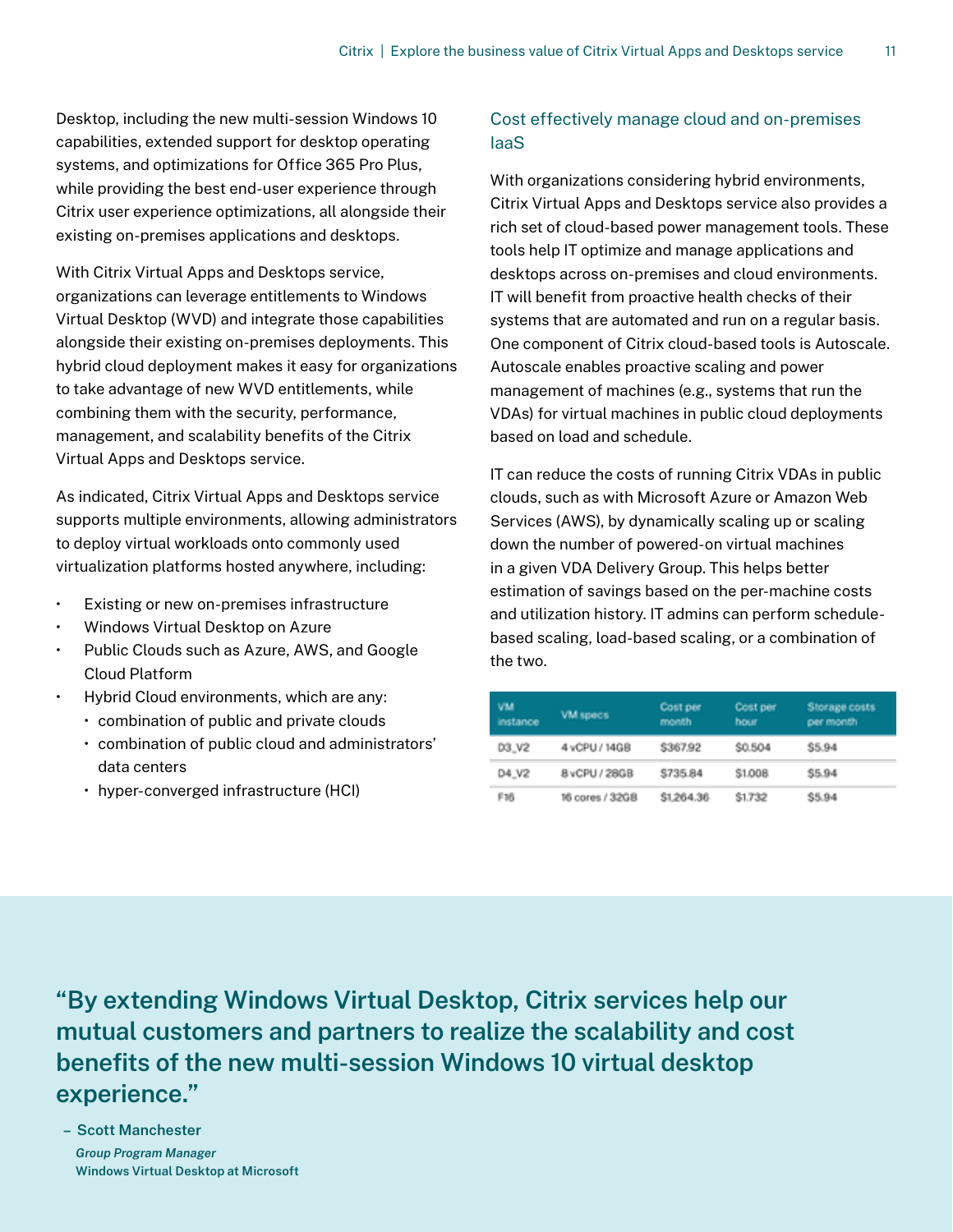Let's analyze the cost-savings achieved in a schedulebased scenario, leveraging the Azure (West) compute instances from the above table. In this scenario, there is horizontal scaling with defined peak and off-peak hours. Off-peak hours are zero active users.

Some important points to consider:

- Cost per month calculation assumes the machine is running for the entire month (730 hours). The storage cost is a fixed monthly cost regardless of whether the machine is powered on or off.
- With Autoscale, we reduce the time the machine remains powered-on to better align with user behaviors.

If all the machines are shut down after the off-peak times begin, the number of hours the machines would be on during a single month is 198 hours. The cost savings calculations are as follows:

| Knowledge worker<br>-machine size                    | D3_V2       | D4 V2       | F16         |
|------------------------------------------------------|-------------|-------------|-------------|
| VSI - sessions / machine                             | 25          | 50          | 74          |
| Number of machines needed                            | 40          | 20          | 14          |
| Compute cost per hour (in USD)                       | \$0.504     | \$1,008     | \$1,732     |
| Cost per hour (incl. 128 GB disk)<br>for 1,000 users | \$20,48548  | \$20.32274  | \$24,36192  |
| Cost per month (100% on)                             | \$14,954.40 | \$14,835.60 | \$17,784.20 |
| Cost per month with Autoscale<br>(198 hours)         | \$4,229.28  | \$4,110.48  | \$4,884.26  |
| Percentage cost savings                              | 71.72       | 72.29       | 72.54       |

The following graph shows the difference in cost of running the machines, when being powered on all the time vs being power-managed by Autoscale.



While the example focused on the schedule-based benefits of Autoscale, the same cost savings are applicable to load-based scheduling as well.

# Simplified management, security, and business continuity

A core benefit of Citrix Virtual Apps and Desktops service is the ability to simplify the adoption journey to cloud for IT and their business users, while also ensuring security. Citrix Virtual Apps and Desktops service delivers unified and reliable secure access to the apps, data, and network that end-users need, with the added ability to extend existing on-premises software deployments and create hybrid workspace services using any cloud.

Given the radical and changing remote work landscape of 2020 and the on-going pandemic, many organizations worldwide are rethinking business continuity strategies as a result. Based on a *[LogicMonitor Cloud 2025](https://www.logicmonitor.com/resource/cloud-2025/?utm_medium=pr&utm_source=businesswire&utm_term=na&utm_content=na&utm_campaign=2020_Q2_Press_Release_Cloud_2025_Study&utm_theme=na)  [Survey](https://www.logicmonitor.com/resource/cloud-2025/?utm_medium=pr&utm_source=businesswire&utm_term=na&utm_content=na&utm_campaign=2020_Q2_Press_Release_Cloud_2025_Study&utm_theme=na)*,"87% of Enterprises Will Accelerate Their Cloud Migration in a Post-COVID World". Data sovereignty and protection of intellectual property are still key influencers to maintain local control of data, but cloudhosted content and hybrid-cloud environments have shown strengths in robustness and scale. Forwardthinking IT departments are turning to hybrid cloud deployments to both maximize their control and minimize exposure to external threats.

#### Business continuity and disaster recovery

Many business continuity plans were designed for localized events: data center outages, short-term connectivity challenges, or isolated physical disasters. In widespread events, on-premises hosting capacity is a challenge and the ability to scale rapidly is critical to success. Hybrid-cloud management of apps and desktops gives a reliable cloud-hosted platform for organizations to integrate on-premises and public cloud infrastructure to meet business demands. With Citrix Virtual Apps and Desktops service, IT can quickly roll out app and desktop workloads across multiple locations, in on-premises data centers or public clouds globally.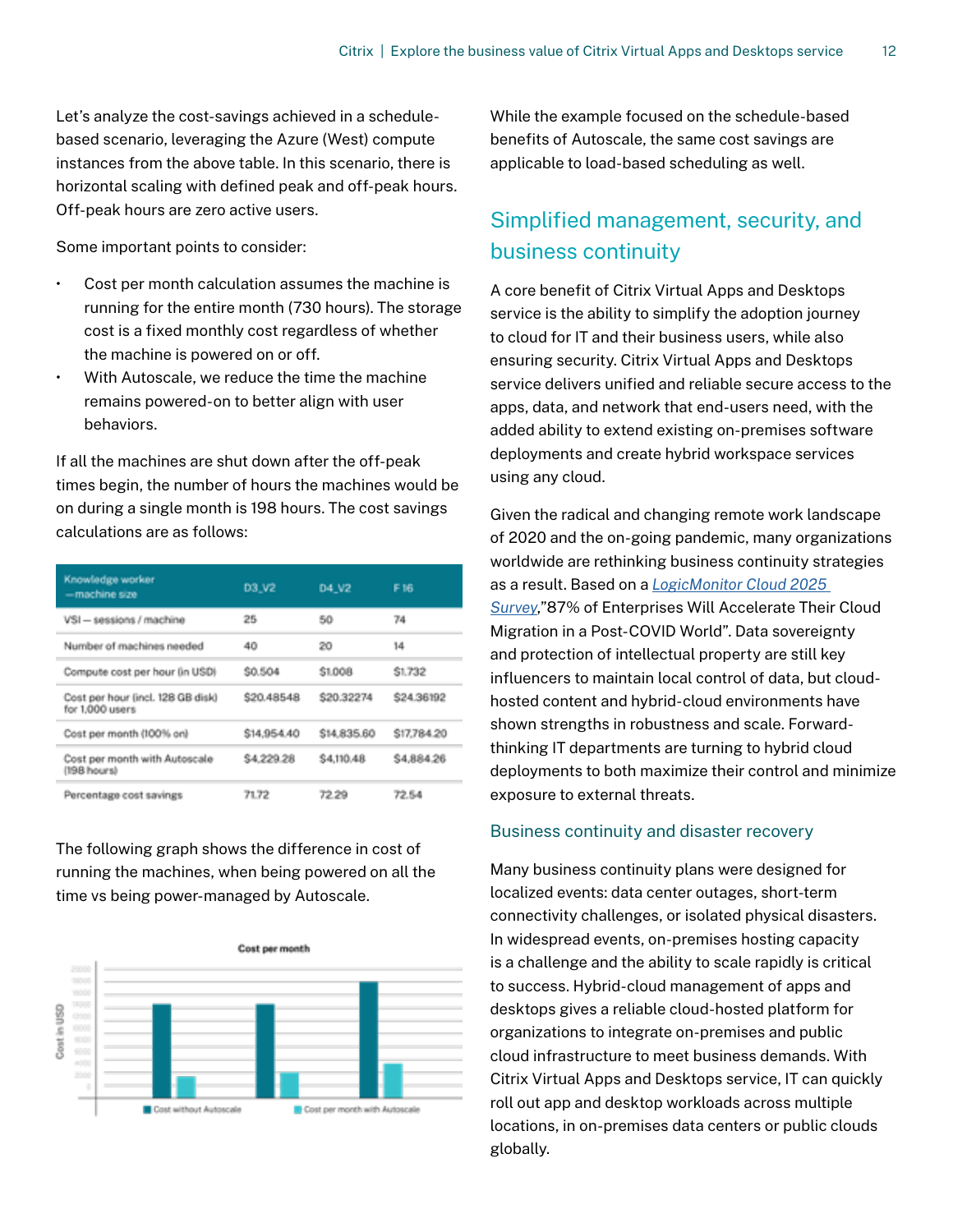Citrix Virtual Apps and Desktops service customers found themselves in a unique situation when faced with the COVID-19 crisis: IT was ready. By leveraging the Citrix Cloud control plane, IT had easy access to management and monitoring tools for their environment. Existing desktop images and application packages could be quickly deployed to new users, and as data centers exceeded capacity, new cloud-hosted workloads could easily be brought online. Maintenance and monitoring of these hybrid sites happen from a single console, with advanced security and performance analytics to monitor user activity and session responsiveness. For customers who needed to provide immediate access without having to build back-end infrastructure to support more users, they leveraged Citrix Virtual Apps and Desktops' RemotePC capabilities. With this feature, admins install a VDA agent on existing physical PCs and can quickly provide secure remote access to that desktop, ensuring minimal disruptions to the business.

In many cases, all an administrator needs to do is activate, configure, and publish. Enterprises that are rapidly increasing headcount, expanding locations, or growing through mergers and acquisitions, rely on Citrix Virtual Apps and Desktops service to get people and locations productive quickly—often within hours. Users have customized, unified, and reliable access to all the apps and content they need to be engaged and productive anywhere, anytime.

Administrators can easily scale up or scale down their resources to run the service in order to meet business needs. IT admins may start with Citrix Virtual Apps and Desktops service and subscribe to additional services with a few clicks. This is a common path for many administrators and existing Virtual Apps and Desktops administrators who are on their journey to the cloud and are preparing to migrate on-premises deployments to the cloud.

Because Citrix Virtual Apps and Desktops service can easily manage multiple resource locations across multiple data centers or multiple clouds or hybrid environments, it is easier to grow or transition between primary and secondary locations. The distributed nature of this approach eliminates the risk of single point of failure and ensures the continuous operation for administrators even when natural calamities or disasters occur. In the case of an unforeseen incident, Citrix Virtual Apps and Desktops service has built-in failover capabilities to get an organization's apps and data quickly back up and running again. IT admins can take advantage of secondary sites—whether a data center or in a public cloud—and quickly activate the site for operation.

Drawn by the increasing power and affordability of cloud and mobile technologies, growing businesses, like Clint Newell Auto Group, are finding new ways to innovate, boost efficiency, and drive business using the Virtual Apps and Desktops service. "The Citrix Cloud management plane unifies apps, desktops, data, device management, and networking on one platform. This is the most effective way to securely deliver virtual apps and workspaces," said Ryan Parker, chief technology officer, Clint Newell Auto Group.

#### **Savings estimation with the right solution**

According to IDC, on average, infrastructure failure can cost large enterprises \$100,000 per hour. Critical application failures exact a far steeper toll, from \$500,000 to \$1 million per hour. Because Citrix manages the Citrix cloud platform and Citrix Virtual Apps and Desktops service on a reliable platform with redundancies, administrators can count on maximum uptime, improved disaster recovery, and failovers resulting in minimal interruptions to continuous operations of their service to end-users.

#### Provide a single identity-based authentication for users

Today, business users desire to collaborate and work from any device, in any location, on any network, with many actively embracing SaaS and cloud-based apps that may not be sanctioned by IT. Having a formal cloud strategy is an excellent way for IT teams to proactively support these new workstyles and deliver a secure digital workspace. However, IT needs to develop confidence for defending against new security threats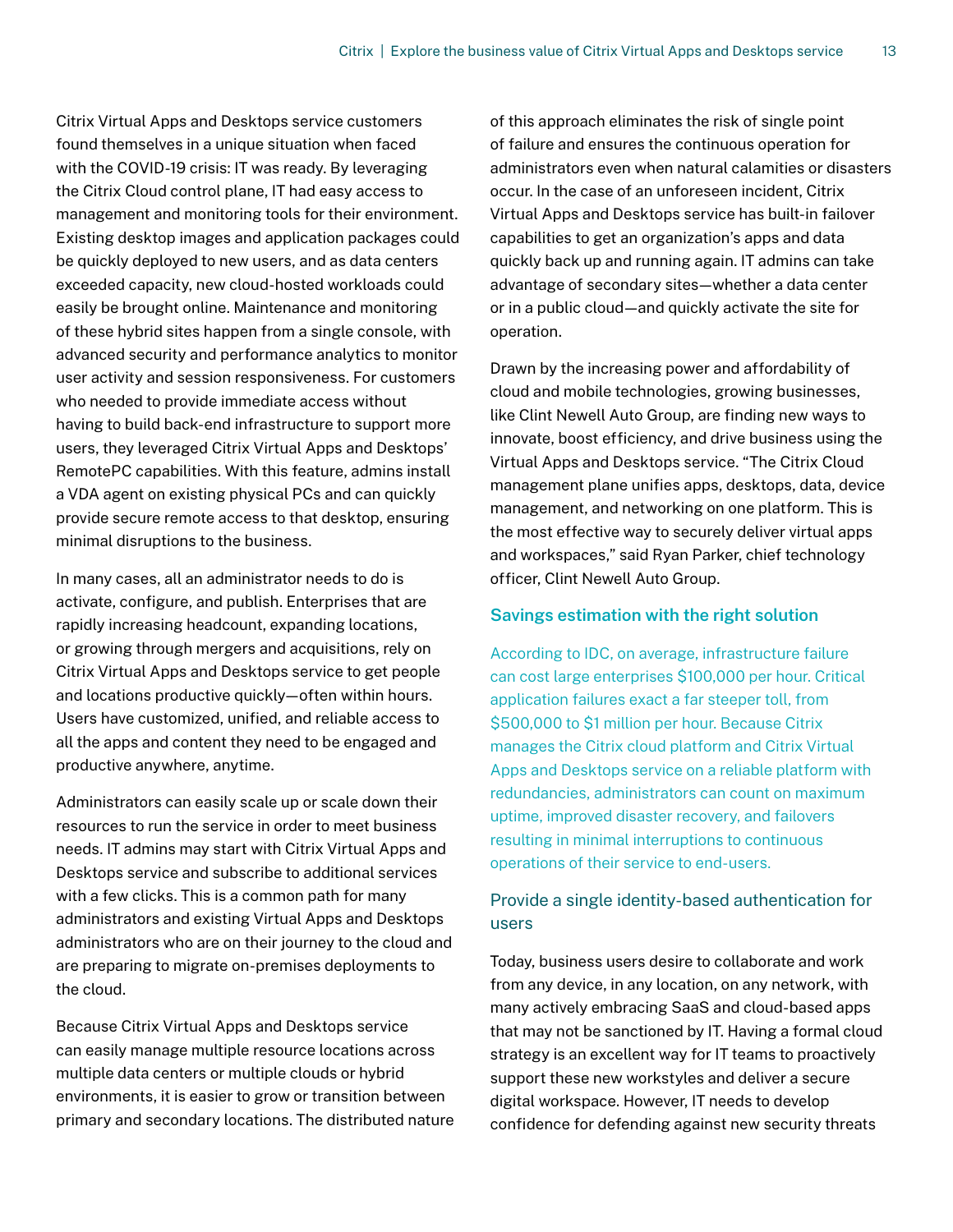and ever more sophisticated attacks. Citrix Virtual Apps and Desktops service provides a number of powerful tools and features to address some of the common and even more complex security threats an organization will face as they shift toward the cloud.

Citrix Virtual Apps and Desktops service integrates with an assortment of identity providers, including Okta, Ping, Azure Active Directory, and more. This ensures that users can utilize their standard identity provider and authentication access strategy. For more robust authentication measures, Citrix Virtual Apps and Desktops service integrates with additional multi-factor authentication providers.

#### Always encrypted credentials and data—at rest and in motion

Administrators usually are concerned with the handling of user passwords when it comes to public cloud or hybrid cloud deployments. With app and desktop virtualization, it is important to provide end-users with a single sign-on (SSO) to apps, so they are not prompted to enter their password multiple times.

The Virtual Apps and Desktops service handles this by encrypting passwords on-premises, ensuring that components in the Citrix cloud control plane cannot decrypt them. That is, the user's password is entered into Citrix Workspace app, and flows through the Citrix Gateway which is usually deployed at the resource location (on-premises) and then to the cloud connector, which is also at the resource location. The connector encrypts all plain-text passwords with robust AES 256 encryption before forwarding them to the Citrix Cloud management (control) plane.

For further hardening security in cloud, Citrix only stores metadata on users and applications within the cloud control plane. The virtual machine images (VM)—which includes all the intellectual property and app resources/ data—remain on administrator's premises or their choice of resource location.

#### Proactively identify threats and mitigate risks early with user-based analytics

Citrix Analytics for Security helps organizations identify and mitigate threats using intelligent and advanced analytics of user and entity behavior, in addition to app and network performance and operations. Citrix Analytics proactively alerts IT on malicious behaviors and anomalies, and recommends actions to mitigate security risks, while also helping improve performance and operational efficiency.

#### Secure access from unmanaged devices

Whether an organization has an extensive "Bring Your Own Device" policy, has a large contractor/consulting base, or has experienced abrupt changes (like the pandemic) that have forced its employees to leverage personal or family-owned devices to execute their work remotely—unmanaged devices with access to sensitive corporate data are proliferating. Industry experts predict that there will be 6 billion additional devices connected to the internet by the end of this year, opening more gateways for cyber-criminals to launch cyber-attacks, like ransomware. Citrix Virtual Apps and Desktops service provides robust policies and controls to ensure that sensitive intellectual property is protected on any type of device. Integration with Citrix Analytics for Security and our set of additional Zero Trust cloud services can further protect the organizations' sensitive resources.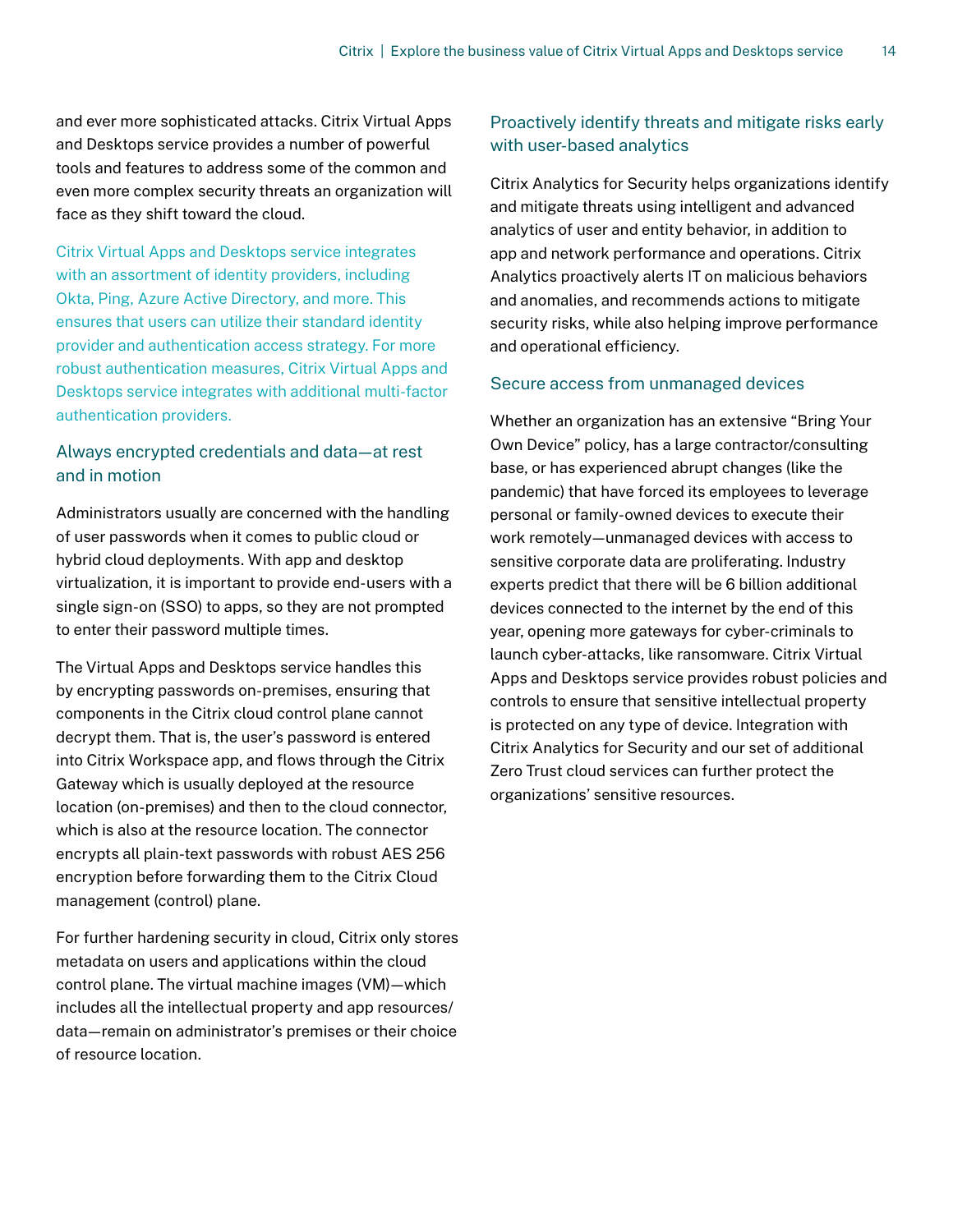# Summary

While traditional on-premises Citrix Virtual Apps and Desktops deployments have long addressed key strategic initiatives for organizations over the years, the shift to the cloud is now becoming more valuable when considering the variables that come with creating a hybrid-cloud or fully cloud environment. Compared to the purchasing, installing, and maintaining of perpetually licensed software, Citrix Virtual Apps and Desktops service offers highly differentiated technical, financial, and value-add capabilities. Considering the factors mentioned throughout this document, organizations leveraging Citrix Virtual Apps and Desktops service as part of their cloud strategy achieve **faster time to value**, better **flexibility and agility**, and **simplified management and security**. The shift to Virtual Apps and Desktops service is more than just a licensing upgrade: Virtual Apps and Desktops service provides a superior economic and strategic alternative to purchasing and maintaining the Citrix infrastructure on-premises.

When building an assessment model for virtual application and desktop delivery, Citrix recommends that organizations consider the benefits of accelerating time-to-value by removing provisioning bottlenecks and automating deployments of virtual workloads and enterprise applications across data centers and onor off-premises cloud environments. This will enable IT to adopt cloud at a pace that meets the business requirements. With Citrix cloud services, IT can expand capacity without capital investments, in addition to providing redundancy, and enable automatic scaling and disaster recovery of applications, while providing a superior end-user experience.

Using a cloud architecture based on best practices, Citrix delivers significant value with the cloudbased services providing savings on infrastructure procurement and management, mitigating the security and risk concerns, reducing the time and effort to complete successful software upgrades, and ensuring that administrators have the benefits of using the latest upgraded software at all times.

To learn more about Citrix cloud services, please visit [www.citrix.com/cloud.](https://www.citrix.com/products/citrix-cloud/)